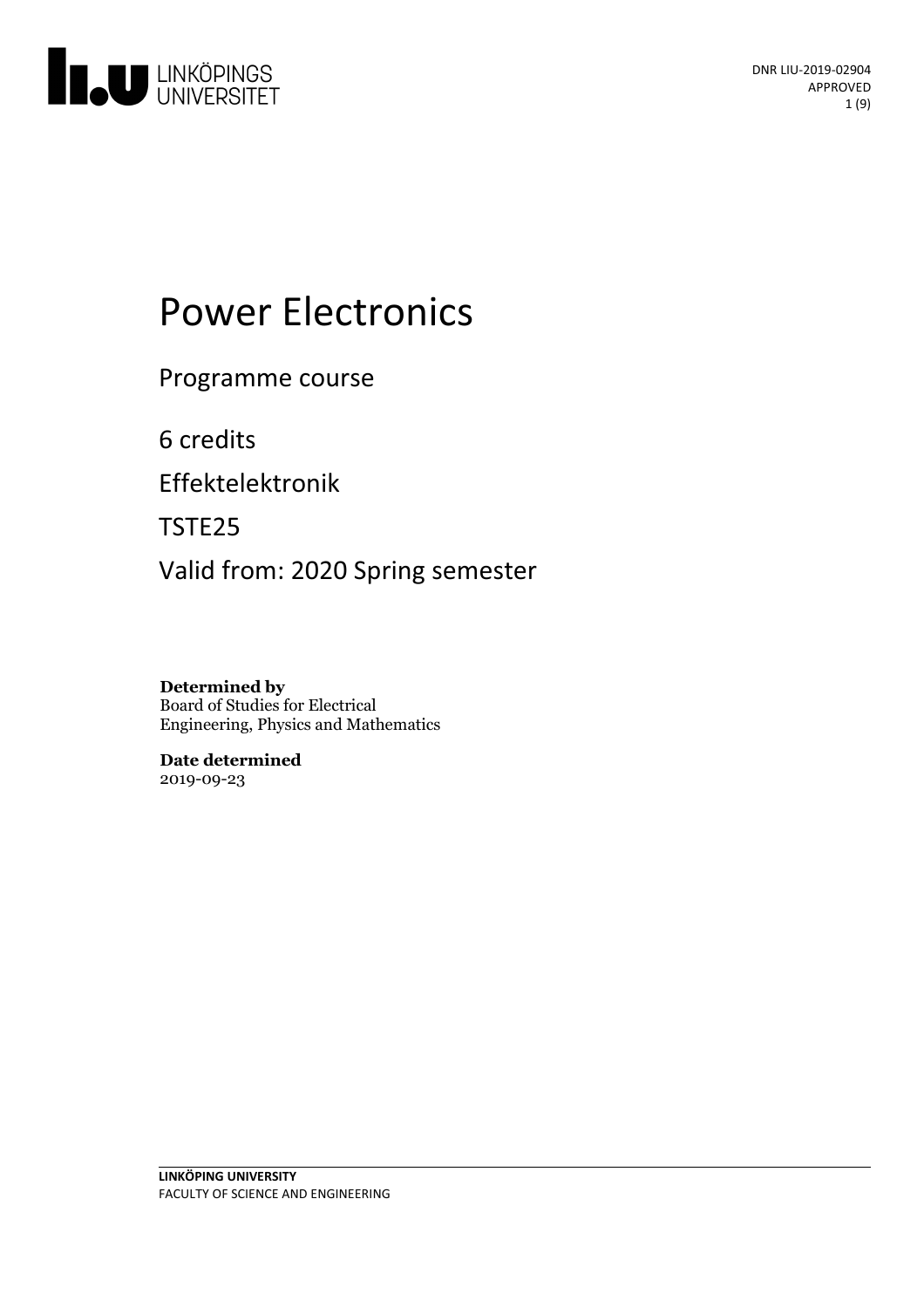# Main field of study

Electrical Engineering

Course level

Second cycle

### Advancement level

A1X

# Course offered for

- Master's Programme in Electronics Engineering
- Bachelor of Science in Engineering Electronics
- Computer Science and Engineering, M Sc in Engineering
- Information Technology, M Sc in Engineering
- Mechanical Engineering, M Sc in Engineering
- Applied Physics and Electrical Engineering International, M Sc in Engineering
- Applied Physics and Electrical Engineering, M Sc in Engineering

### Entry requirements

Note: Admission requirements for non-programme students usually also include admission requirements for the programme and threshold requirements for progression within the programme, or corresponding.

### **Prerequisites**

Circuit Theory

# Intended learning outcomes

The aim of the course is to give the student knowledge of principles for power electronics such as voltage conversion and power control. After completed course shall the student know how to

- explain and analyze the function of DC-DC, AC-DC and DC-AC converters
- calculate the waveforms in DC-DC, AC-DC. and DC-AC converters
- describe the function of common semiconductors used in power control
- describe and model thermal effects
- describe various pulse width modulation principles
- describe the control of DC-DC, AC-DC and DC-AC converters
- know about drive and protection circuits for power control

define the base requirements for selection of components in converter design

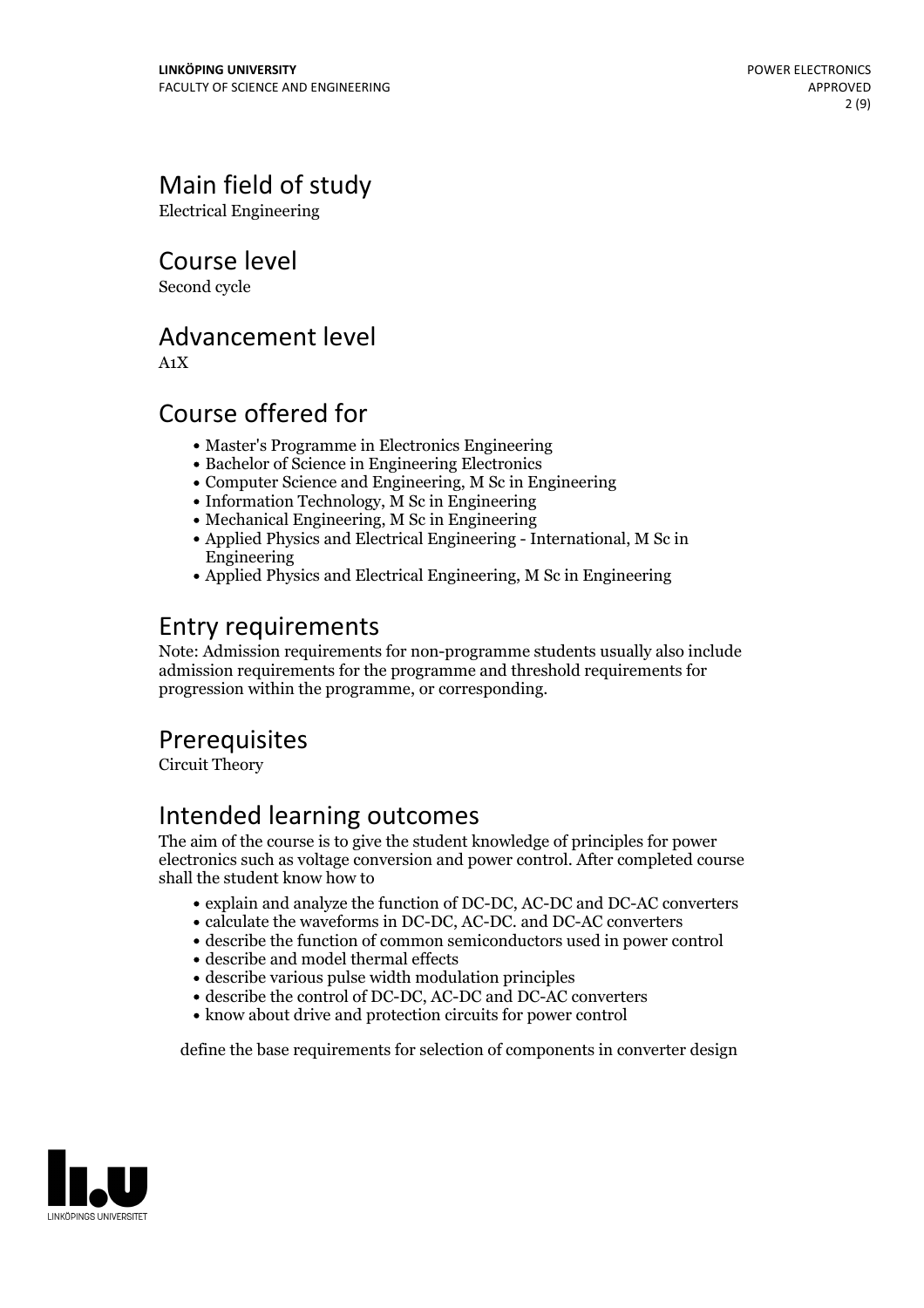### Course content

Power electronic applications, diode rectifiers, thyristor rectifiers, switch mode converters (DC-DC, AC-DC and DC-AC), power semiconductors, semiconductor rating and thermal effects, Boost, converter control and protection, switch-mode power supply, variable speed drive, high voltage applications (HVDC, SVC).

## Teaching and working methods

The course is given through lectures, exercises and labs. A project task is included related to design of <sup>a</sup> power converter. The work willinvolve computer simulation, selection of components and measurements on the final circuit. Each sub-task will be separately reported. A final presentation is given to complete the project.

# Examination

| PRA1                                 | Project         | 5 credits | U.G |
|--------------------------------------|-----------------|-----------|-----|
| LAB1                                 | Laboratory Work | 1 credits | U.G |
| Grades are given as 'Fail' or 'Pass' |                 |           |     |

### Grades

Two grade scale, older version, U, G

# Other information

### **About teaching and examination language**

The teaching language is presented in the Overview tab for each course. The examination language relates to the teaching language as follows:

- If teaching language is Swedish, the course as a whole or in large parts, is taught in Swedish. Please note that although teaching language is Swedish, parts of the course could be given in English. Examination language is
- Swedish.<br>• If teaching language is Swedish/English, the course as a whole will be taught in English if students without prior knowledge of the Swedish language participate. Examination language is Swedish or English
- (depending on teaching language).<br>• If teaching language is English, the course as a whole is taught in English.<br>Examination language is English.

### **Other**

The course is conducted in a manner where both men's and women's

The planning and implementation of a course should correspond to the course syllabus. The course evaluation should therefore be conducted with the course syllabus as a starting point.

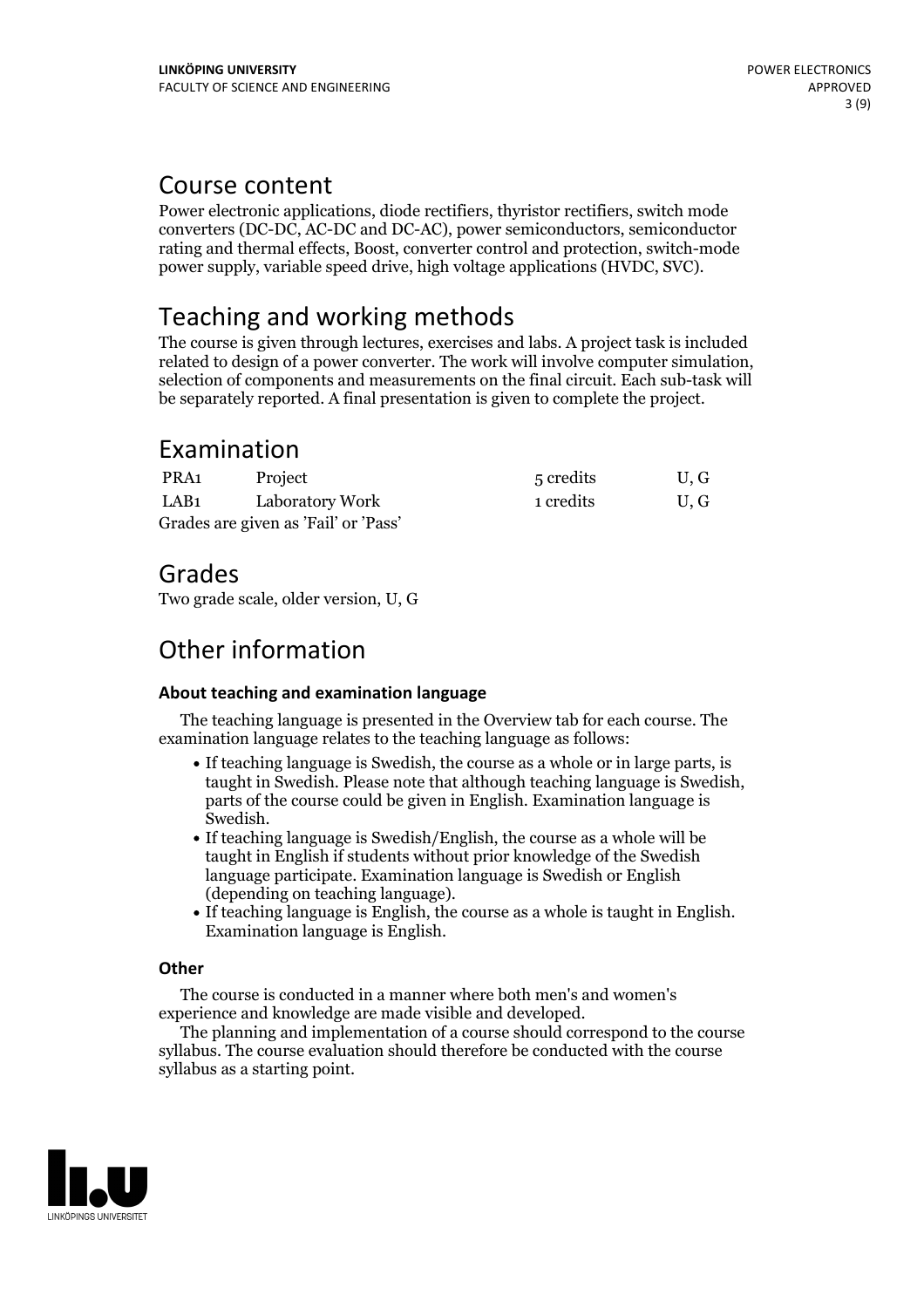### Department

Institutionen för systemteknik

# Director of Studies or equivalent

Mikael Olofsson

### Examiner

Tomas Uno Jonsson

### Course website and other links

<http://www.isy.liu.se/edu/kurs/TSTE25/>

### Education components

Preliminary scheduled hours: 50 h Recommended self-study hours: 110 h

# Course literature

### **Books**

N. Mohan, <sup>T</sup> <sup>M</sup> Undeland, <sup>W</sup> <sup>P</sup> Robbins, (2003) *Power Electronics, Converters, Applications, and design* Wiley

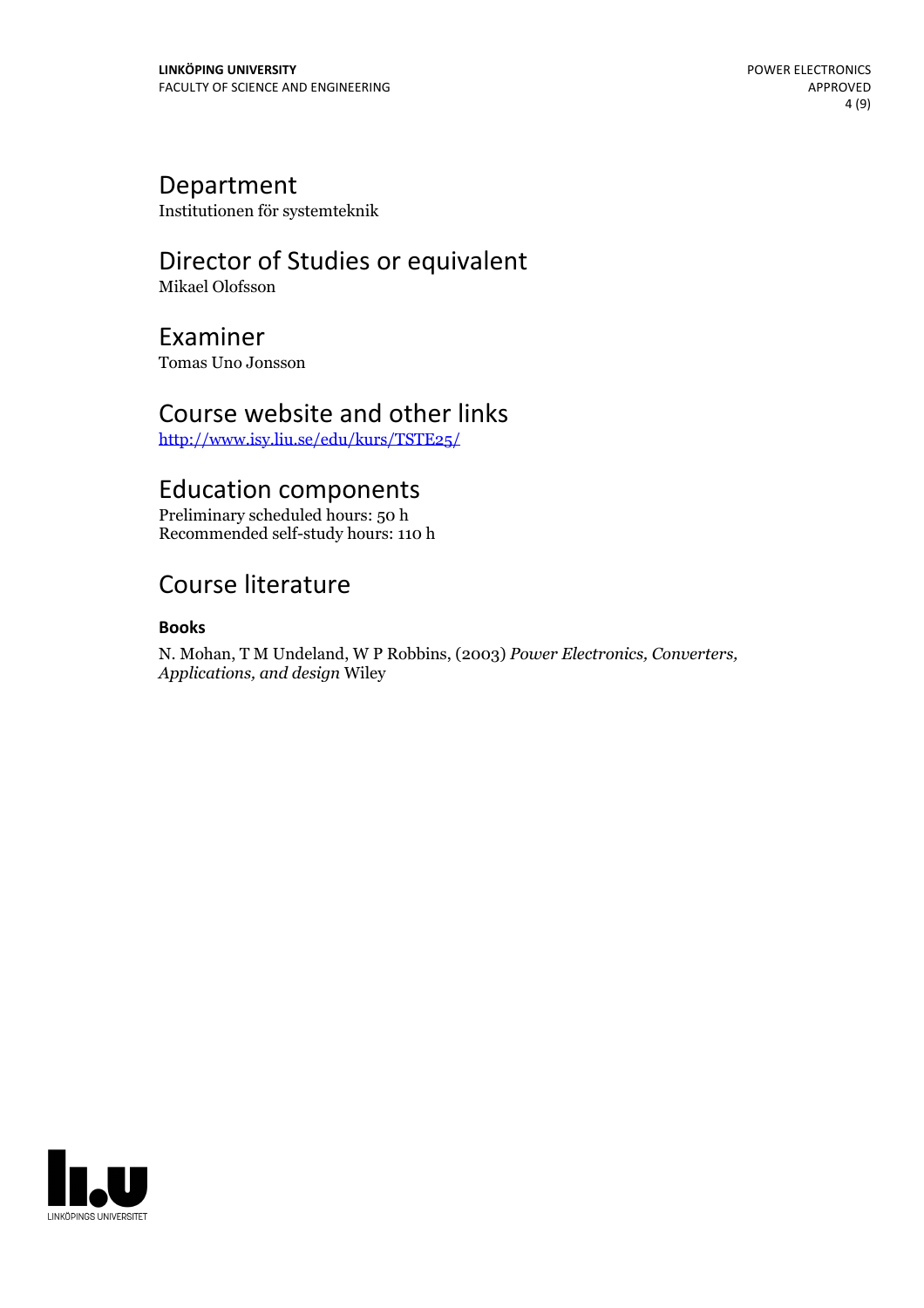# **Common rules**

### **Course syllabus**

A syllabus must be established for each course. The syllabus specifies the aim and contents of the course, and the prior knowledge that a student must have in order to be able to benefit from the course.

### **Timetabling**

Courses are timetabled after a decision has been made for this course concerning its assignment to a timetable module.

### **Interrupting a course**

The vice-chancellor's decision concerning regulations for registration, deregistration and reporting results (Dnr LiU-2015-01241) states that interruptions in study are to be recorded in Ladok. Thus, all students who do not participate in a course for which they have registered must record the interruption, such that the registration on the course can be removed. Deregistration from <sup>a</sup> course is carried outusing <sup>a</sup> web-based form: https://www.lith.liu.se/for-studenter/kurskomplettering?l=en.

### **Cancelled courses**

Courses with few participants (fewer than 10) may be cancelled or organised in a manner that differs from that stated in the course syllabus. The Dean is to deliberate and decide whether a course is to be cancelled or changed from the course syllabus.

### **Guidelines relatingto examinations and examiners**

For details, see Guidelines for education and examination for first-cycle and second-cycle education at Linköping University, http://styrdokument.liu.se/Regelsamling/VisaBeslut/917592.

An examiner must be employed as a teacher at LiU according to the LiU Regulations for Appointments

(https://styrdokument.liu.se/Regelsamling/VisaBeslut/622784). For courses in second-cycle, the following teachers can be appointed as examiner: Professor (including Adjunct and Visiting Professor), Associate Professor (including Adjunct), Senior Lecturer (including Adjunct and Visiting Senior Lecturer), Research Fellow, or Postdoc. For courses in first-cycle, Assistant Lecturer (including Adjunct and Visiting Assistant Lecturer) can also be appointed as examiner in addition to those listed for second-cycle courses. In exceptional cases, a Part-time Lecturer can also be appointed as an examiner at both first- and second cycle, see Delegation of authority for the Board of Faculty of Science and Engineering.

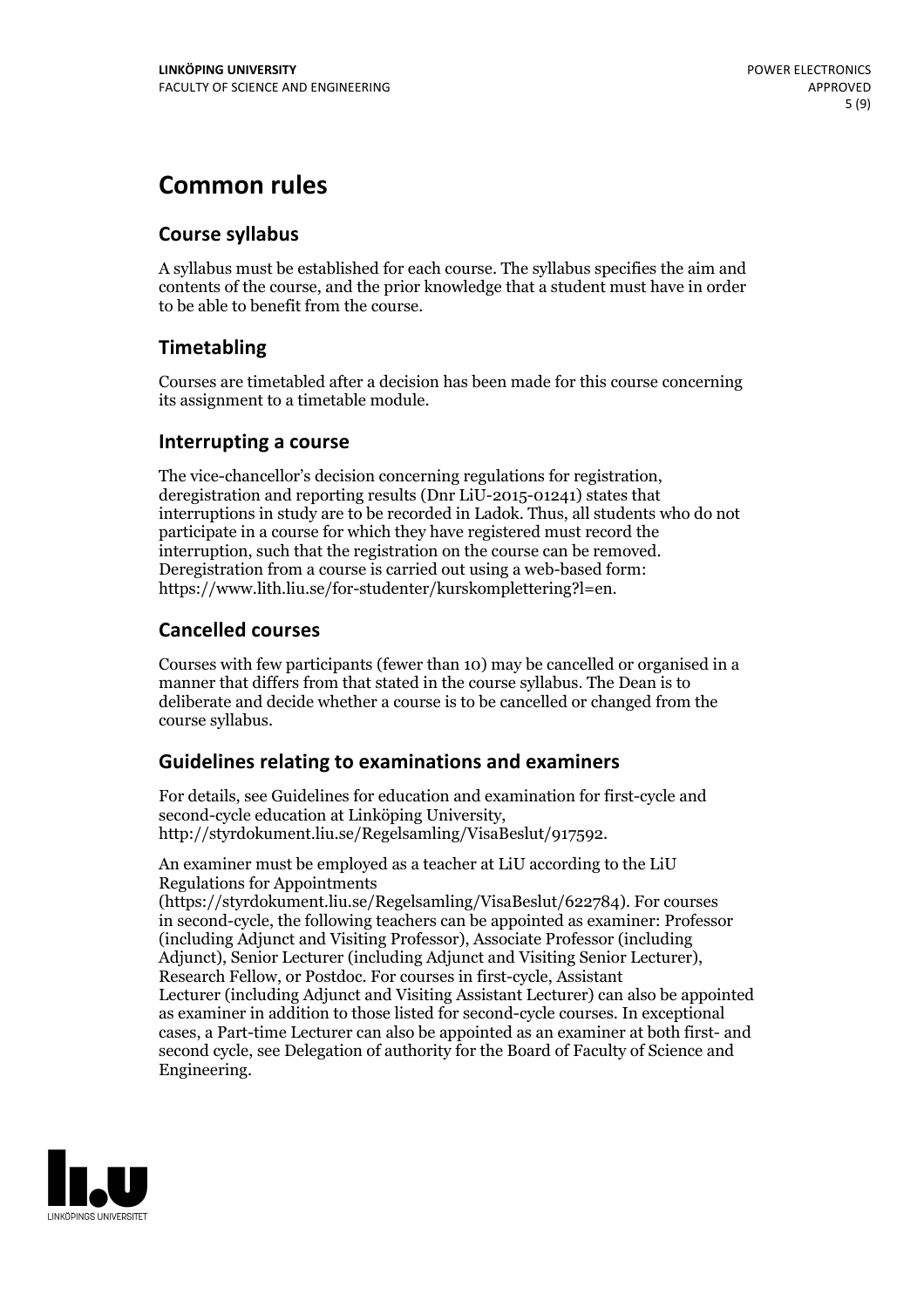### **Forms of examination**

#### **Examination**

Written and oral examinations are held at least three times a year: once immediately after the end of the course, once in August, and once (usually) in one of the re-examination periods. Examinations held at other times are to follow a decision of the board of studies.

Principles for examination scheduling for courses that follow the study periods:

- courses given in VT1 are examined for the first time in March, with re-examination in June and August
- courses given in VT2 are examined for the first time in May, with re-examination in August and October
- courses given in HT1 are examined for the first time in October, with re-examination in January and August
- courses given in HT2 are examined for the first time in January, with re-examination in March and in August.

The examination schedule is based on the structure of timetable modules, but there may be deviations from this, mainly in the case of courses that are studied and examined for several programmes and in lower grades (i.e. 1 and 2).

Examinations for courses that the board of studies has decided are to be held in alternate years are held three times during the school year in which the course is given according to the principles stated above.

Examinations for courses that are cancelled orrescheduled such that they are not given in one or several years are held three times during the year that immediately follows the course, with examination scheduling that corresponds to the scheduling that was in force before the course was cancelled or rescheduled.

When a course is given for the last time, the regular examination and two re-<br>examinations will be offered. Thereafter, examinations are phased out by offering three examinations during the following academic year at the same times as the examinations in any substitute course. If there is no substitute course, three examinations will be offered during re-examination periods during the following academic year. Other examination times are decided by the board of studies. In all cases above, the examination is also offered one more time during the academic year after the following, unless the board of studies decides otherwise.

If a course is given during several periods of the year (for programmes, or on different occasions for different programmes) the board or boards of studies determine together the scheduling and frequency of re-examination occasions.

#### **Registration for examination**

In order to take an examination, a student must register in advance at the Student Portal during the registration period, which opens 30 days before the date of the examination and closes 10 days before it. Candidates are informed of the location of the examination by email, four days in advance. Students who have not

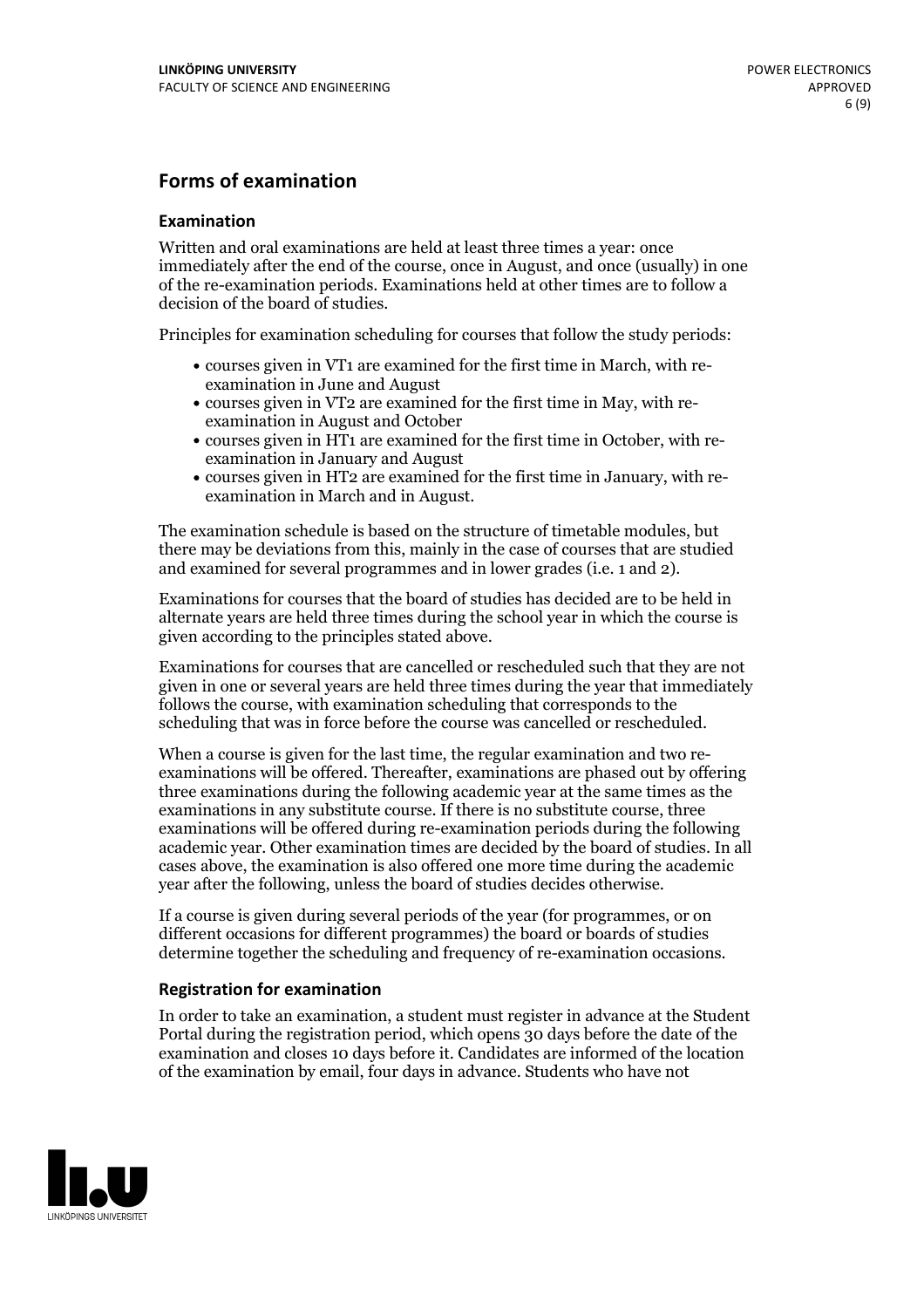registered for an examination run the risk of being refused admittance to the examination, if space is not available.

Symbols used in the examination registration system:

\*\* denotes that the examination is being given for the penultimate time.

\* denotes that the examination is being given for the last time.

#### **Code of conduct for students during examinations**

Details are given in a decision in the university's rule book: http://styrdokument.liu.se/Regelsamling/VisaBeslut/622682.

#### **Retakes for higher grade**

Students at the Institute of Technology at LiU have the right to retake written examinations and computer-based examinations in an attempt to achieve a higher grade. This is valid for all examination components with code "TEN" and "DAT". The same right may not be exercised for other examination components, unless otherwise specified in the course syllabus.

A retake is not possible on courses that are included in an issued degree diploma.

#### **Retakes of other forms of examination**

Regulations concerning retakes of other forms of examination than written examinations and computer-based examinations are given in the LiU guidelines

http://styrdokument.liu.se/Regelsamling/VisaBeslut/917592.

#### **Plagiarism**

For examinations that involve the writing of reports, in cases in which it can be assumed that the student has had access to other sources (such as during project work, writing essays, etc.), the material submitted must be prepared in accordance with principles for acceptable practice when referring to sources (references or quotations for which the source is specified) when the text, images, ideas, data,  $\vec{e}$  etc. of other people are used. It is also to be made clear whether the author has reused his or her own text, images, ideas, data, etc. from previous examinations, such as degree projects, project reports, etc. (this is sometimes known as "self- plagiarism").

A failure to specify such sources may be regarded as attempted deception during examination.

#### **Attempts to cheat**

In the event of <sup>a</sup> suspected attempt by <sup>a</sup> student to cheat during an examination, or when study performance is to be assessed as specified in Chapter <sup>10</sup> of the Higher Education Ordinance, the examiner is to report this to the disciplinary board of the university. Possible consequences for the student are suspension from study and a formal warning. More information is available at https://www.student.liu.se/studenttjanster/lagar-regler-rattigheter?l=en.

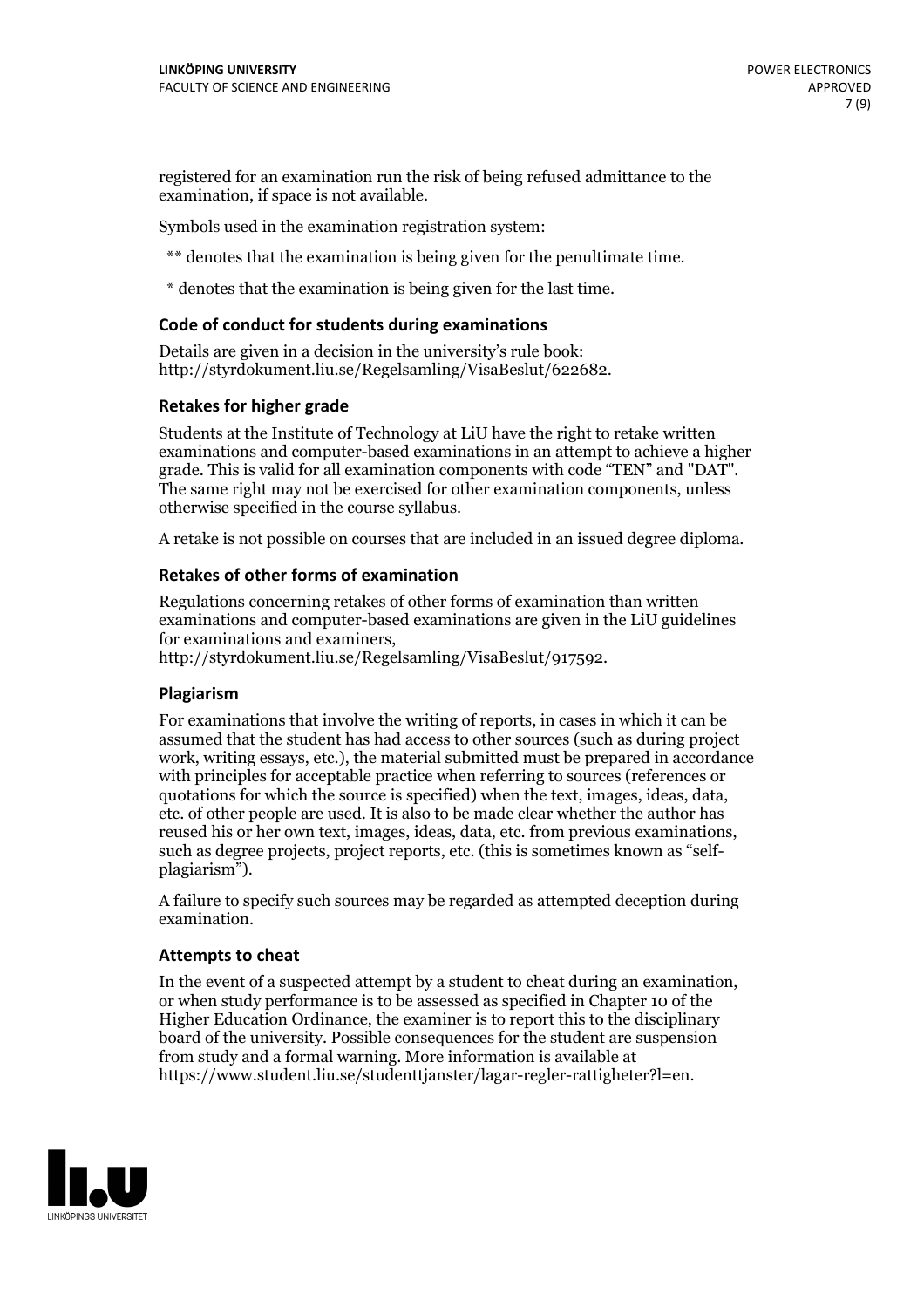#### **Grades**

The grades that are preferably to be used are Fail (U), Pass (3), Pass not without distinction  $(4)$  and Pass with distinction  $(5)$ .

- 1. Grades U, 3, 4, 5 are to be awarded for courses that have written
- examinations. 2. Grades Fail (U) and Pass (G) may be awarded for courses with <sup>a</sup> large degree of practical components such as laboratory work, project work and group work. 3. Grades Fail (U) and Pass (G) are to be used for degree projects and other
- independent work.

#### **Examination components**

- 
- 1. Grades U, 3, 4, <sup>5</sup> are to be awarded for written examinations (TEN). 2. Examination components for which the grades Fail (U) and Pass (G) may be awarded are laboratory work (LAB), project work (PRA), preparatory written examination (KTR), oral examination (MUN), computer-based
- examination (DAT), home assignment (HEM), and assignment (UPG). 3. Students receive grades either Fail (U) or Pass (G) for other examination components in which the examination criteria are satisfied principally through active attendance such as other examination (ANN), tutorial group (BAS) or examination item (MOM). 4. Grades Fail (U) and Pass (G) are to be used for the examination
- components Opposition (OPPO) and Attendance at thesis presentation (AUSK) (i.e. part of the degree project).

For mandatory components, the following applies: If special circumstances prevail, and if it is possible with consideration of the nature of the compulsory component, the examiner may decide to replace the compulsory component with another equivalent component. (In accordance with the LiU Guidelines for education and examination for first-cycle and second-cycle education at Linköping University, http://styrdokument.liu.se/Regelsamling/VisaBeslut/917592).

For written examinations, the following applies: If the LiU coordinator for students with disabilities has granted a student the right to an adapted examination for a written examination in an examination hall, the student has the right to it. If the coordinator has instead recommended for the student an adapted examination or alternative form of examination, the examiner may grant this if the examiner assesses that it is possible, based on consideration of the course objectives. (In accordance with the LiU Guidelines for education and examination for first-cycle and second-cycle education at Linköping University, http://styrdokument.liu.se/Regelsamling/VisaBeslut/917592).

The examination results for a student are reported at the relevant department.

### **Regulations (applyto LiU in its entirety)**

The university is a government agency whose operations are regulated by